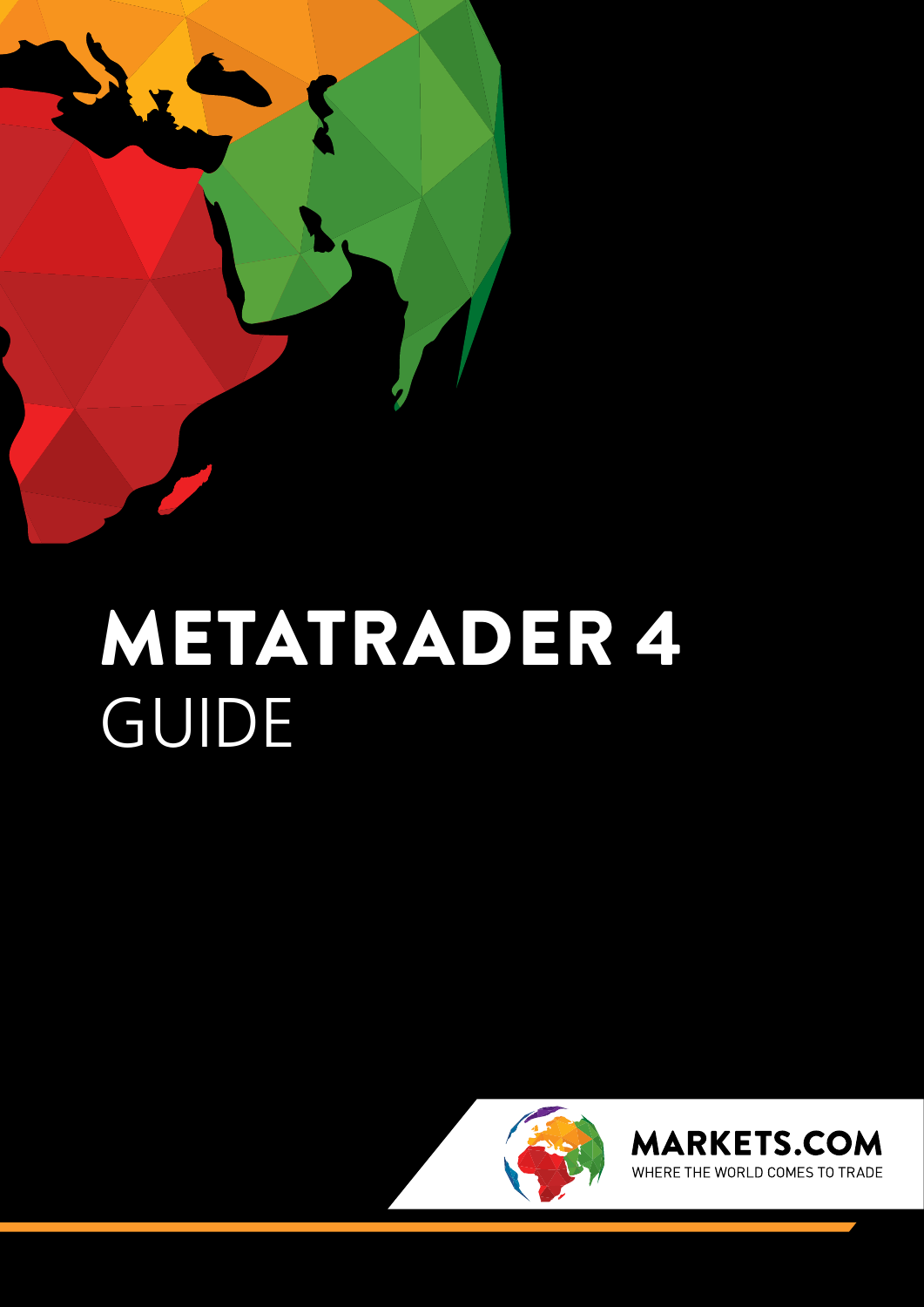

### **DOWNLOADING METATRADER 4**

- **STEP1**  $\triangleright$  Download MetaTrader 4 by clicking this link.
- **STEP 2** I Run the meta\_trader\_setup.exe file the same way you launch any Windows program.
- STEP 3 > Scroll down the list to select the setup language. Then press the Next button.

| Markets.com MetaTrader Setup (32 bit)                                                                                                                                                                                                                    |
|----------------------------------------------------------------------------------------------------------------------------------------------------------------------------------------------------------------------------------------------------------|
| <b>MARKETS.COM</b><br>WHERE THE WORLD COMES TO TRADE                                                                                                                                                                                                     |
| Welcome to Markets.com MetaTrader Setup!                                                                                                                                                                                                                 |
| The client terminal is designed for performing trade operations in different financial markets. The<br>terminal also offers wide analytical possibilities and supports various tools for conducting<br>technical analysis.                               |
| Program contains all the necessary tools for developing, testing and running programs for<br>automated trading (Expert Advisors). These programs are written in the built-in language, using<br>which you can also create custom indicators and scripts. |
| By installing this program, you agree to all the conditions of the License Agreement, Click 'Next'<br>to continue with the Setup program or click 'Cancel' if you disagree with License Agreement.                                                       |
| Read License Agreement                                                                                                                                                                                                                                   |
| Unauthorized reproduction or distribution of this program, or any portion of it, may result in severe civil and<br>criminal penalties, and will be prosecuted to the maximum extent possible under law.                                                  |
| SafeCap Investments LTD                                                                                                                                                                                                                                  |
| Cancel<br>Next<br>< Back                                                                                                                                                                                                                                 |

**STEP 4 >** Click the **Next** button after reading the notice.

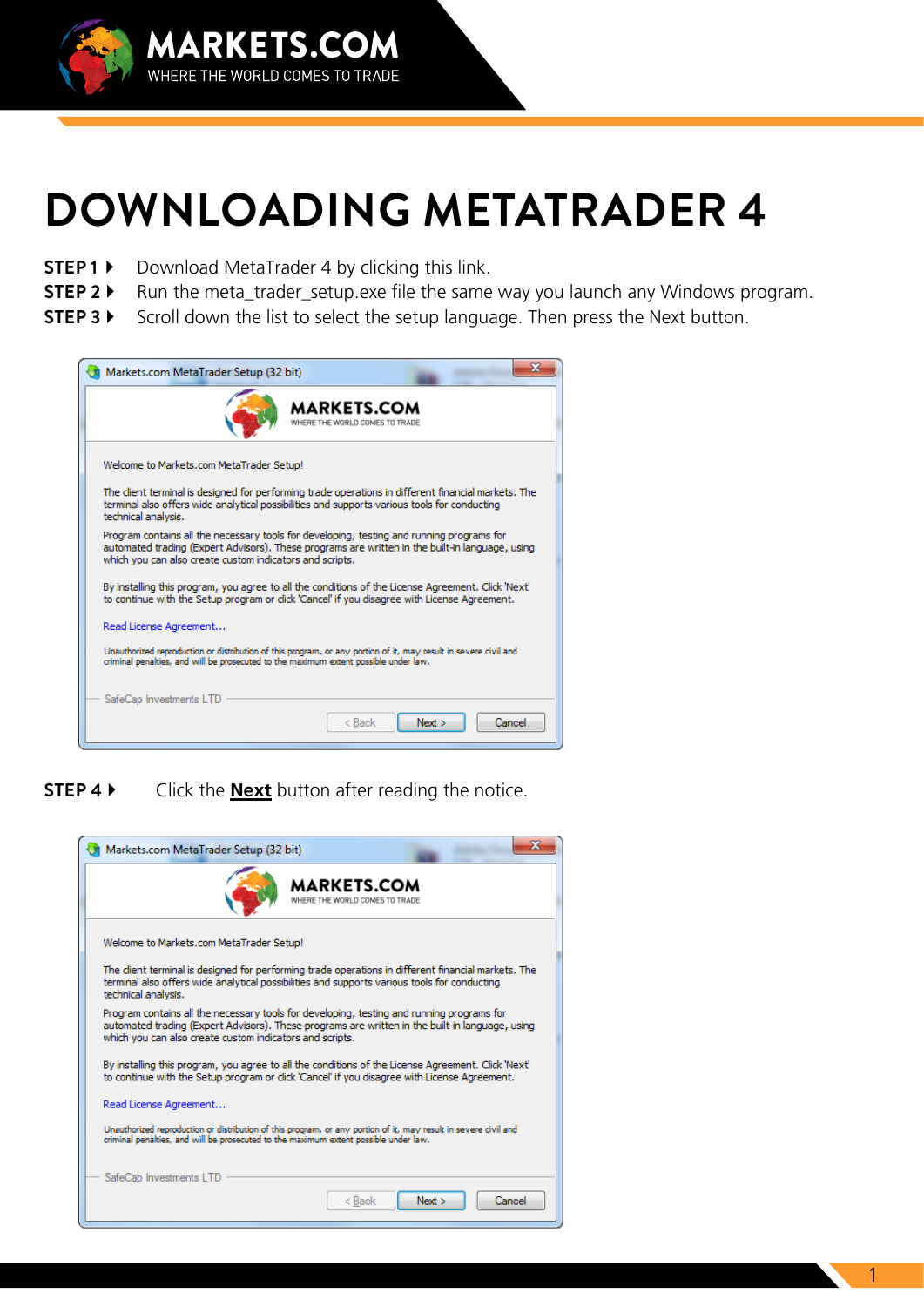

- STEP 5  $\triangleright$  Select destination folder to install your MetaTrader 4 platform.
- **STEP 6 >** Press the **Next** button to install MetaTrader 4 on your computer:

| Markets.com MetaTrader Setup (32 bit) |                                                                                                                                                                 |
|---------------------------------------|-----------------------------------------------------------------------------------------------------------------------------------------------------------------|
|                                       | <b>MARKETS.COM</b><br>WHERE THE WORLD COMES TO TRADE                                                                                                            |
|                                       | Select the destination folder where you want to install Markets.com MetaTrader. To install to a<br>different location, click Browse, and select another folder. |
|                                       | Installation folder: :: \Program Files (x86)\Markets.com MetaTrader<br>Browse                                                                                   |
|                                       | Select the Start Menu program group in which you would like Setup to create the shortcuts.                                                                      |
|                                       | Program group:   Markets.com MetaTrader                                                                                                                         |
|                                       | Select the additional tasks you would like Setup to perform while installing.<br>Ⅳ Create a desktop shortcut<br>V Launch program after successful installation  |
| SafeCap Investments LTD               | Next<br>Cancel<br>< Back                                                                                                                                        |

MetaTrader 4 setup: Installation in Progress

|                                                      | Markets.com MetaTrader Setup (32 bit)                |  |  |  |  |  |  |
|------------------------------------------------------|------------------------------------------------------|--|--|--|--|--|--|
| <b>MARKETS.COM</b><br>WHERE THE WORLD COMES TO TRADE |                                                      |  |  |  |  |  |  |
| Installation progress (32 bit)                       |                                                      |  |  |  |  |  |  |
| Select best access point: 4.cdn.metaquotes.net       |                                                      |  |  |  |  |  |  |
|                                                      | Download files from 4.cdn.metaquotes.net             |  |  |  |  |  |  |
|                                                      | 5553 <sub>Kb</sub>                                   |  |  |  |  |  |  |
|                                                      | Create directories                                   |  |  |  |  |  |  |
|                                                      | <b>Extract files</b>                                 |  |  |  |  |  |  |
|                                                      | Create program group                                 |  |  |  |  |  |  |
|                                                      | Configuring                                          |  |  |  |  |  |  |
|                                                      |                                                      |  |  |  |  |  |  |
|                                                      | SafeCap Investments LTD<br>< Back<br>Next ><br>ancel |  |  |  |  |  |  |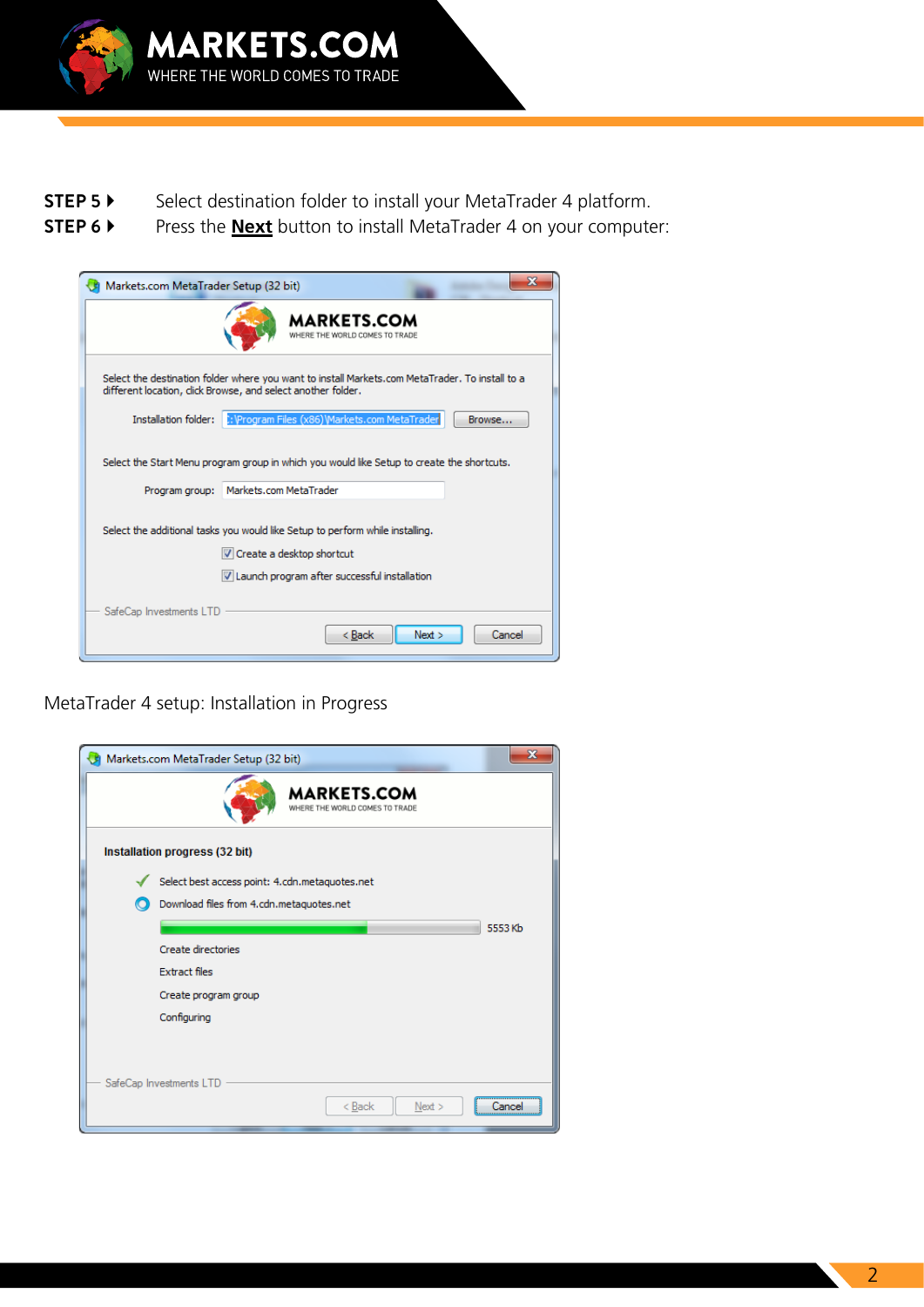

### **STEP 7 >** Once MetaTrader 4 has been installed you can launch it by clicking the "Launch Markets.com MetaTrader" box. Then press the **Finish** button.

| х<br>Markets.com MetaTrader Setup (32 bit)                             |  |
|------------------------------------------------------------------------|--|
| <b>MARKETS.COM</b><br>WHERE THE WORLD COMES TO TRADE                   |  |
| Installation progress (32 bit)                                         |  |
| Select best access point: 4.cdn.metaquotes.net                         |  |
| Download files from 4.cdn.metaquotes.net                               |  |
| 7749 Kb                                                                |  |
| Create directories                                                     |  |
| <b>Extract files</b>                                                   |  |
| Create program group                                                   |  |
| Configuring                                                            |  |
| Installation successfully completed. Click the "Finish" button to exit |  |
| SafeCap Investments LTD                                                |  |
| < Back<br>Cancel<br>Finish                                             |  |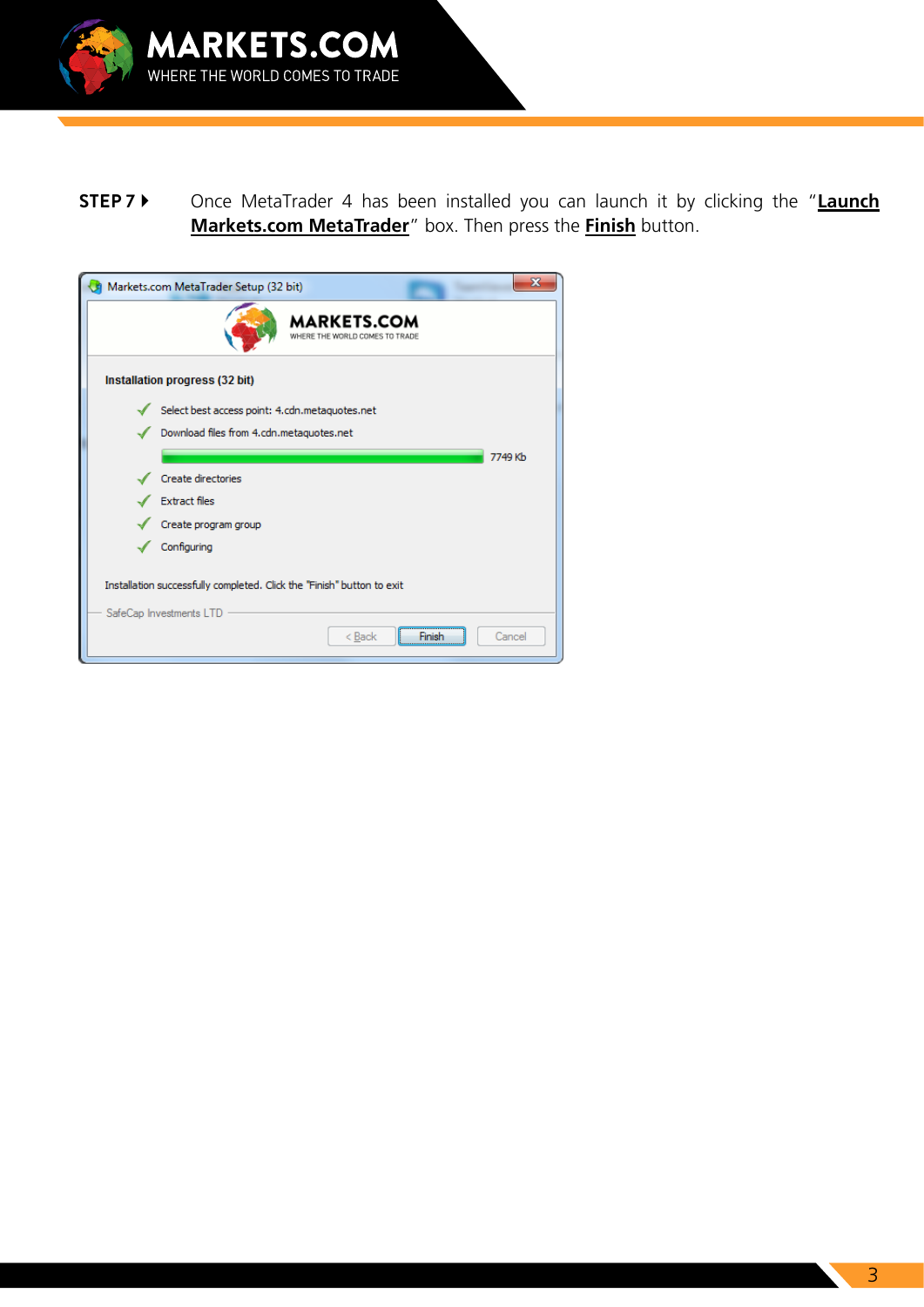

## **FIRST LOGIN TO METATRADER 4**

#### **4 I OGIN TO METATRADER 4**

To start your MetaTrader 4 platform, simply click on the Markets com MetaTrader icon that appears on your desktop.



If you're a first-time MetaTrader 4 user you'll be prompted to fill in your username and password. You received your username and password by email after you completed the registration process.

| 5.<br>x<br>Markets.com MetaTrader                       |                  |  |  |  |  |  |  |
|---------------------------------------------------------|------------------|--|--|--|--|--|--|
| Authorization allows to get access to the trade account |                  |  |  |  |  |  |  |
| Login:                                                  | 1000             |  |  |  |  |  |  |
| Password:                                               |                  |  |  |  |  |  |  |
| Server:                                                 | Markets.com-Live |  |  |  |  |  |  |
| V Save account information                              |                  |  |  |  |  |  |  |
| Cancel<br>Login                                         |                  |  |  |  |  |  |  |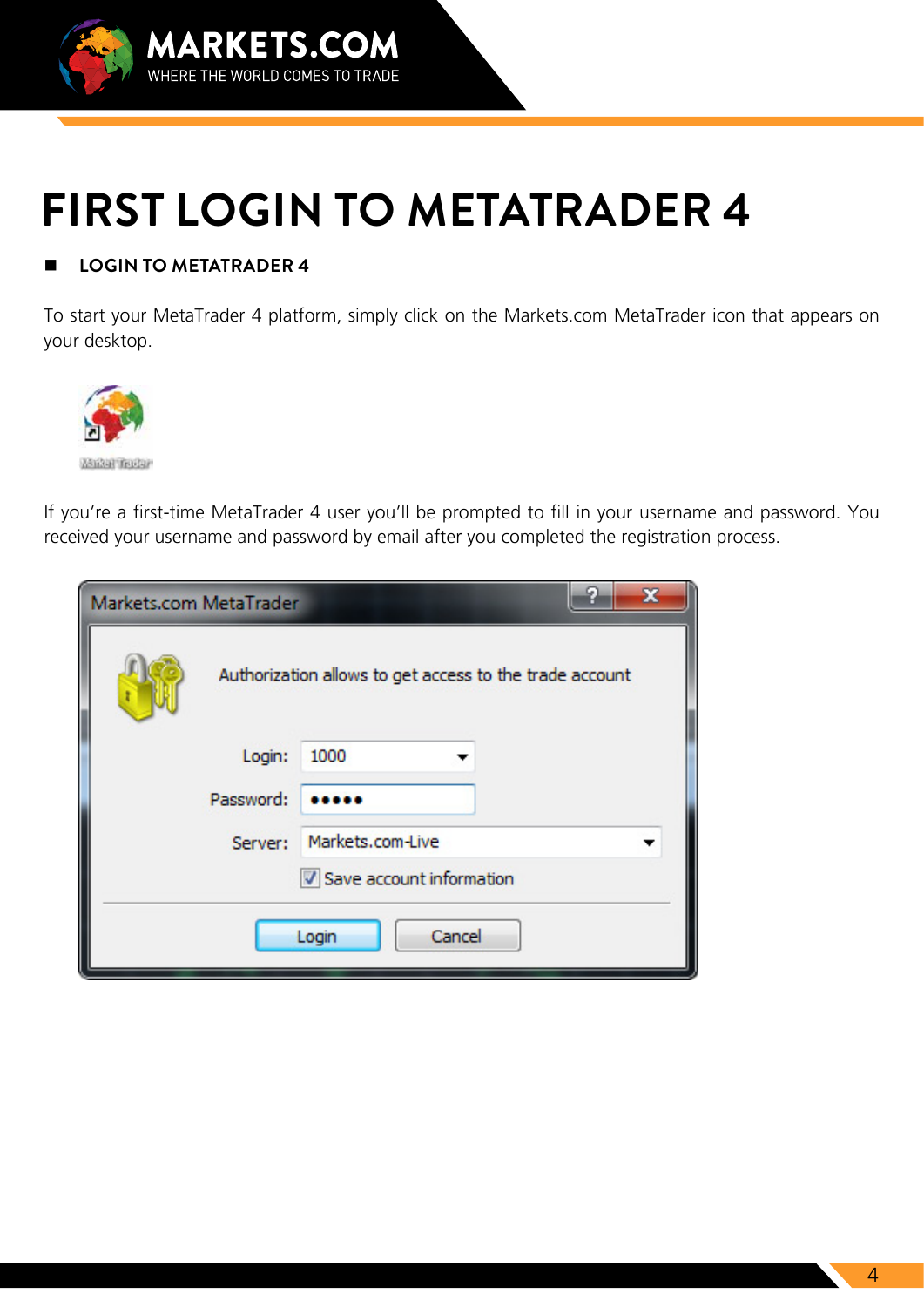

#### **LANGING THE LANGUAGE**

If you wish to change your language of operation, simply click the view menu tab and choose the Language option. After choosing your preferred language, restart the MetaTrader 4 platform.



#### **CHANGING YOUR PASSWORD**

In order to maintain a high level of security, it is important to change your password from time to time. In order to change your password, click on the Tools menu and choose Options. After clicking on the Change button, a new window will open. In this window you can change your password.